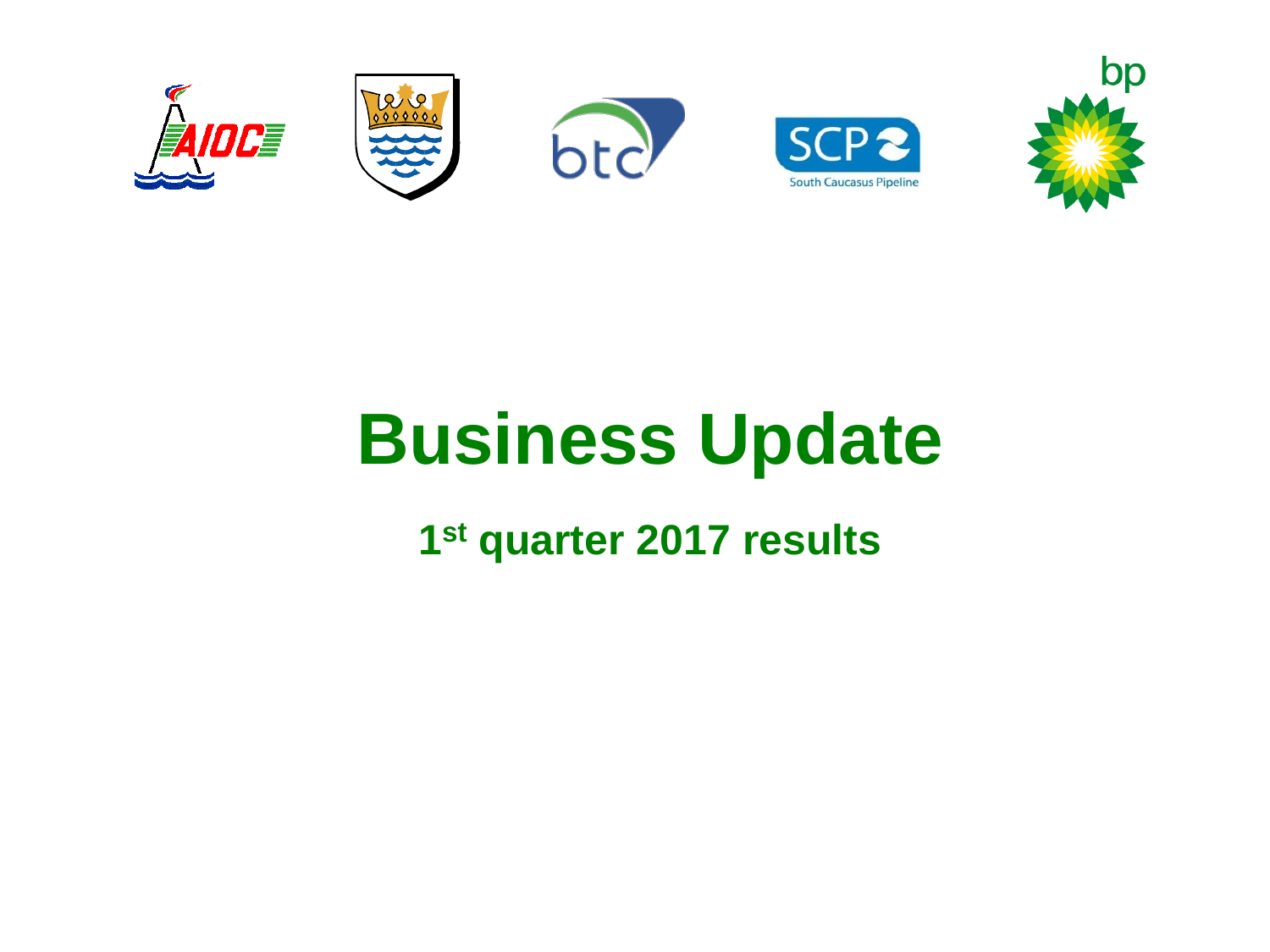# Performance

### **Production**

| <b>ACG</b><br>$\bullet$                       |       |
|-----------------------------------------------|-------|
| oil (mb/d)                                    | 581.0 |
| oil (mmte)<br>$\overline{\phantom{0}}$        | 7.1   |
| <b>SD</b><br>$\bullet$                        |       |
| gas (bcm)<br>-                                | 2.4   |
| condensate (mmte)<br>$\overline{\phantom{m}}$ | 0.6   |
| <b>Opex</b> (\$ million)                      |       |
| <b>ACG</b><br>$\bullet$                       | 111   |
| <b>BTC</b><br>$\bullet$                       | 29    |
| <b>SD</b><br>$\bullet$                        | 113   |
| <b>SCP</b><br>$\bullet$                       | 6     |
| <b>Capex</b> (\$ million)                     |       |
| <b>ACG</b><br>$\bullet$                       | 304   |
| <b>BTC</b><br>$\bullet$                       | 5     |
| <b>SD</b><br>$\bullet$                        | 835   |
| <b>SCP</b><br>$\bullet$                       | 191   |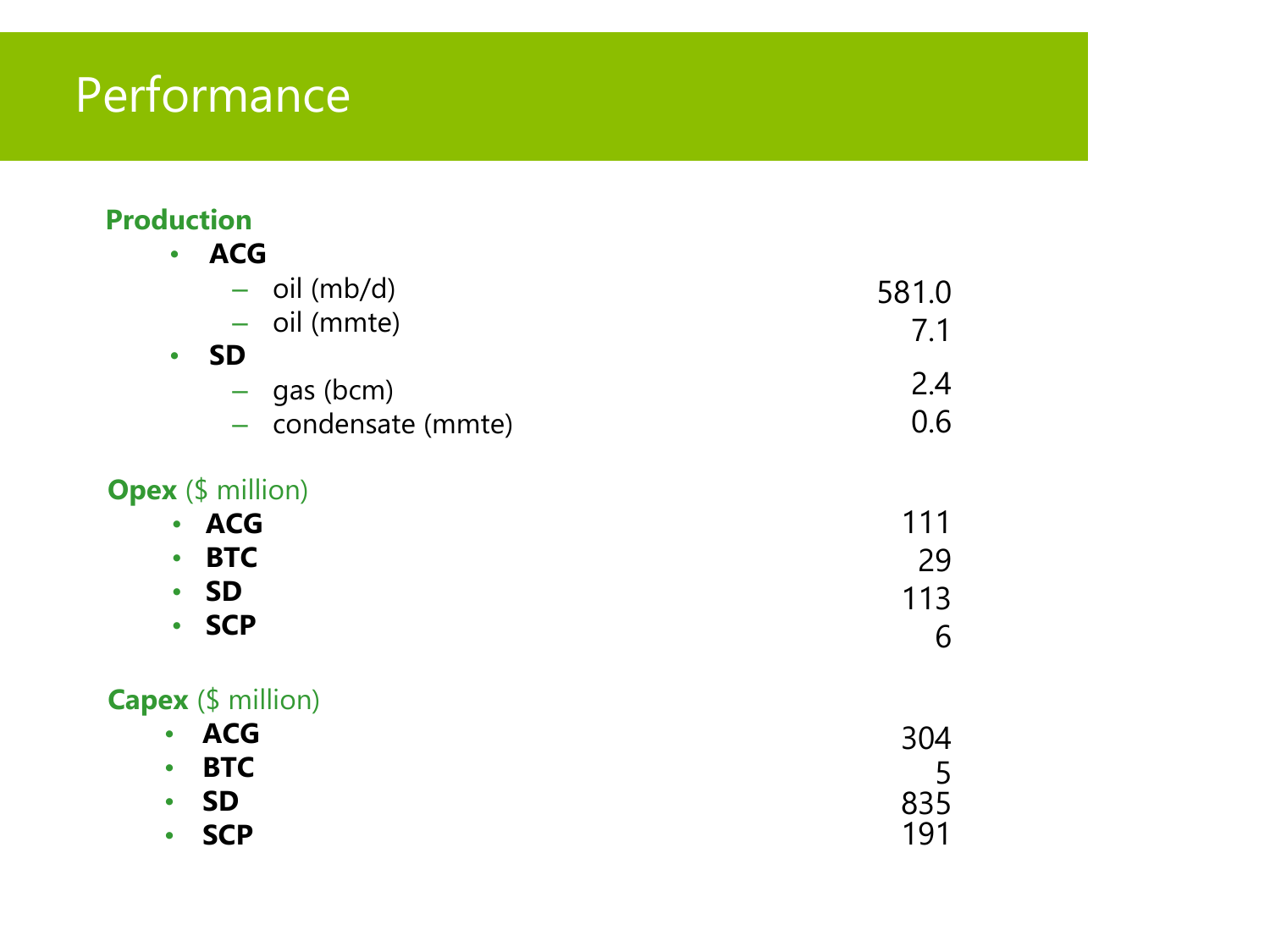# 1Q2017 highlights

- ACG achieved a total of more than 3 billion barrels of oil production since start
- ACG delivered 5 oil producer wells and 2 water injection wells
- Shah Deniz (SD) Stage 1 continued plateau production.
- Shah Deniz achieved a total of more than 80 billion standard cubic metres of gas and more than 20 million tonnes of condensate production since start.
- The Shah Deniz Stage 2 (SD2) and South Caucasus Pipeline Expansion (SCPX) projects continued to progress to schedule - over 92% of work completed.
- SCPX construction and commissioning scope across Azerbaijan and Georgia about 90% completed.
- Over 24,000 people involved at peak in SD2 and SCPX activities in Azerbaijan.
- The processing of 3D seismic data for the Shallow Water Absheron Peninsula (SWAP) ongoing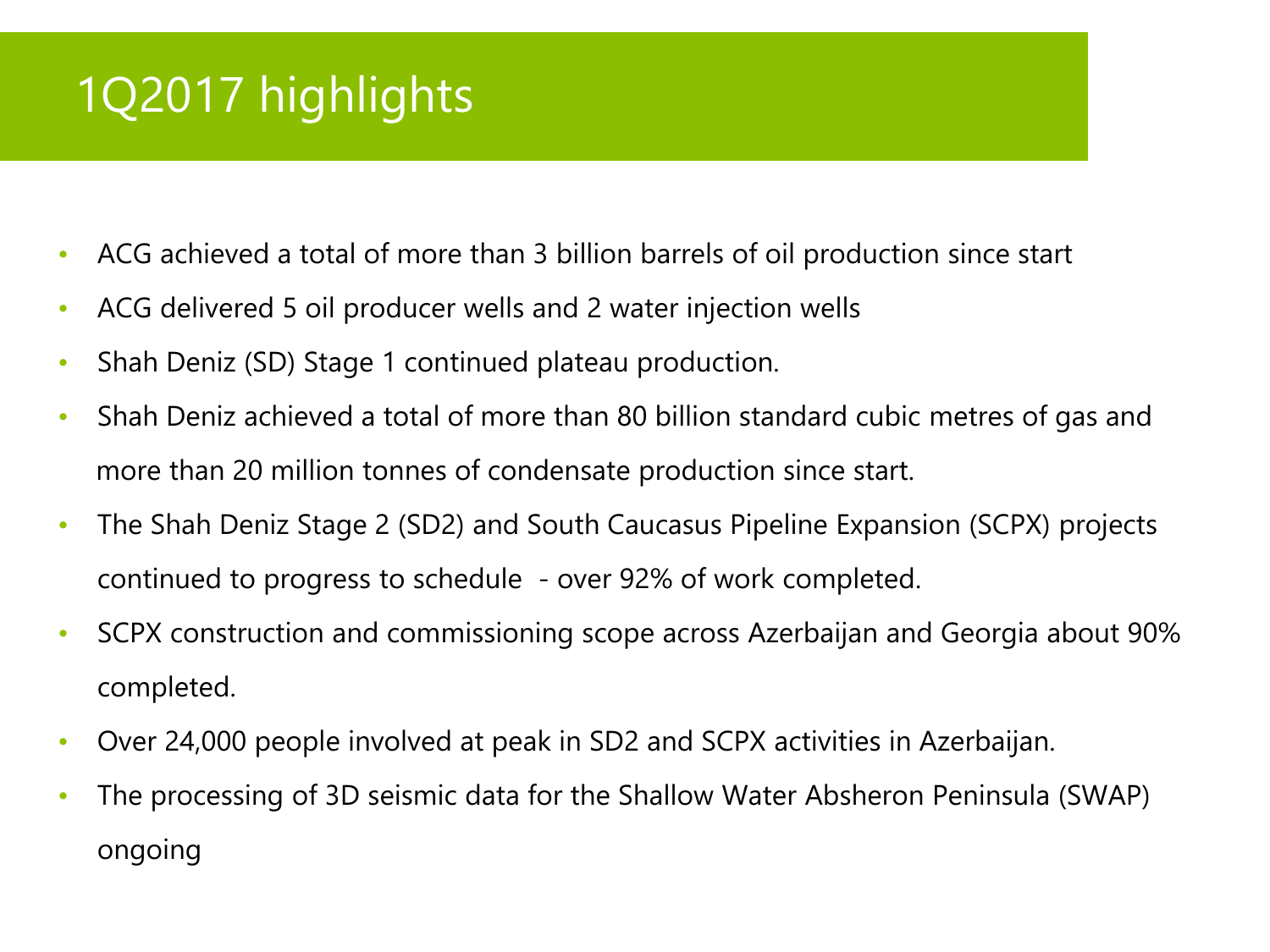### Shah Deniz Stage 2 and SCPX

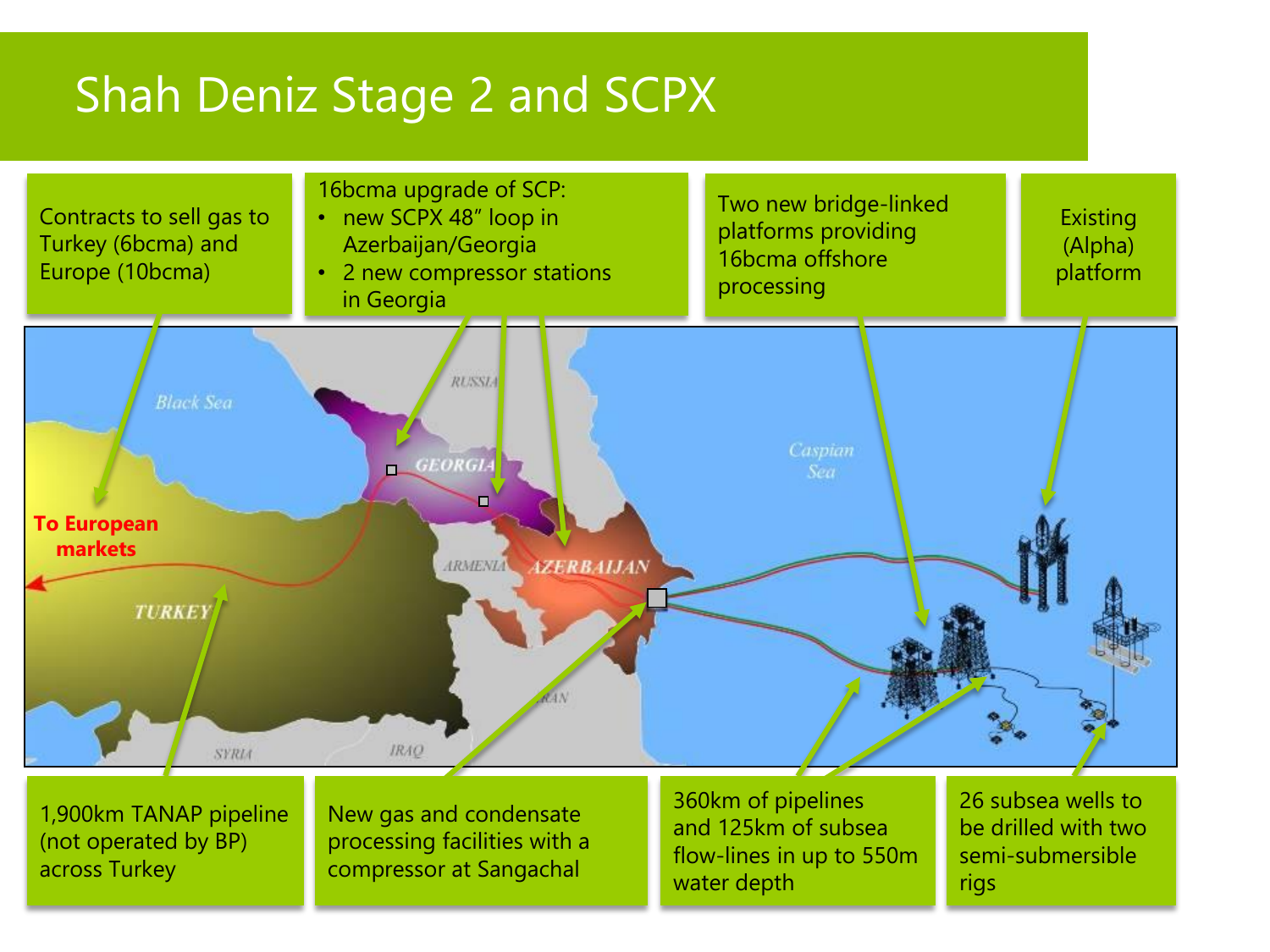# Local content and social initiatives in 2016

| <b>Local contractors/suppliers</b><br>(Azerbaijan-Georgia-Turkey region) <sup>1</sup>                                                         | <b>Number</b>    | <b>Spend</b><br>$$$ million) |                                            |
|-----------------------------------------------------------------------------------------------------------------------------------------------|------------------|------------------------------|--------------------------------------------|
| Small and medium enterprises<br><b>State-owned companies</b><br>Joint ventures with local partners<br>In-country spend with foreign suppliers | 247<br>104<br>15 | 1178 2<br>108<br>1442<br>341 | 47% of total<br>third party<br>expenditure |
| Total in-country spend <sup>3</sup>                                                                                                           |                  | 3069                         |                                            |

**1. The data on local suppliers is updated twice a year. This is the data for end of 4Q 2016.**

**2. This amount also includes expenditures with physical persons.**

**3. This amount represents BP's direct spend with local suppliers and indirect (subcontracted) spend on local labour/services/materials in contracts with international suppliers working in the region**

### **Social initiatives in Azerbaijan**

(\$ thousand disbursed)

| ACG               | 209.3   |
|-------------------|---------|
| <b>Shah Deniz</b> | 136.3   |
| <b>BTC/SCP</b>    | 496.7   |
| <b>BP100</b>      | 666.8   |
| Total             | 1,509.1 |

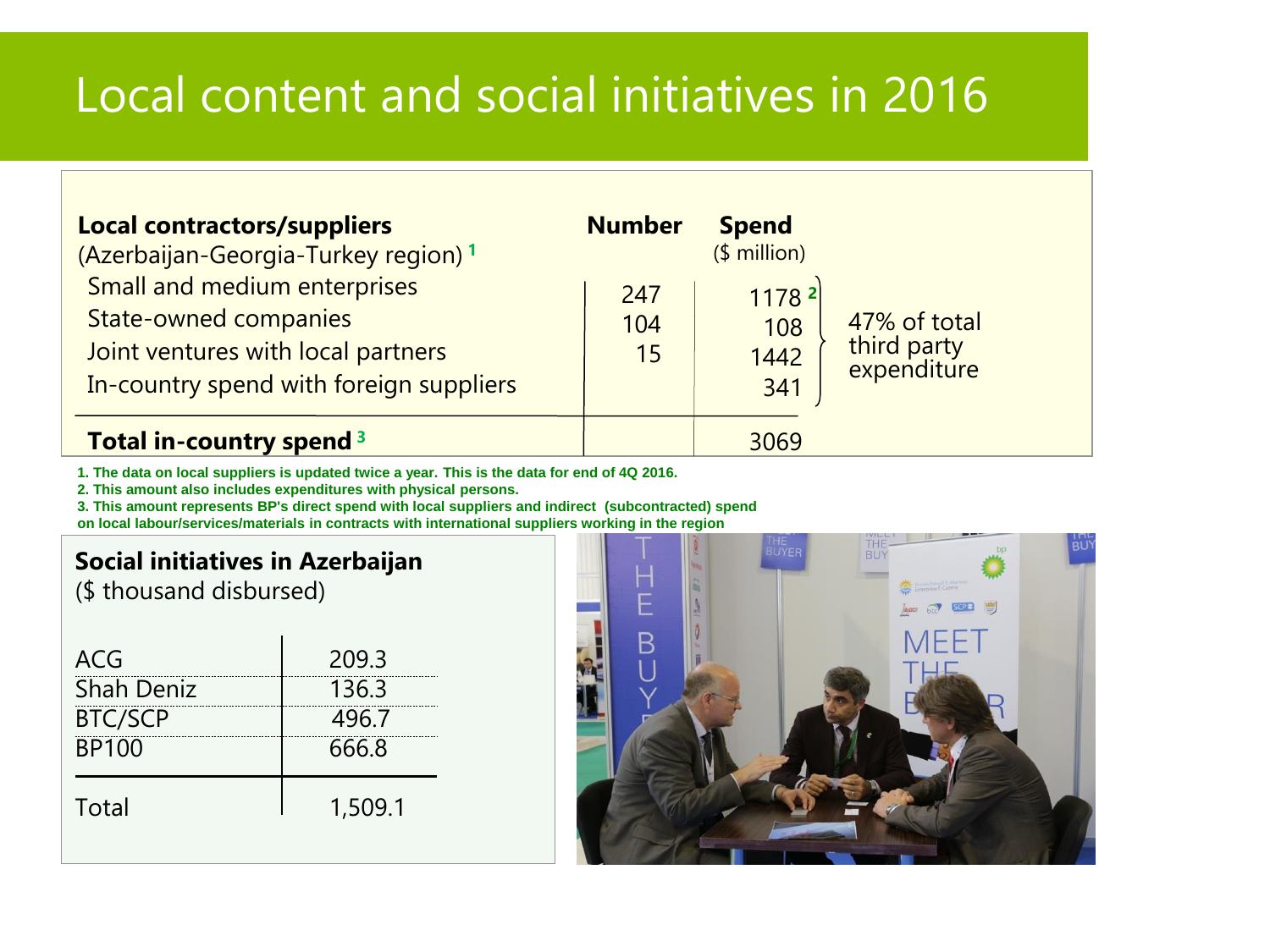### Exploration opportunities



#### **Shallow Water Absheron Peninsula (SWAP)**

- South of the Absheron Peninsula
- Water depth: up to 40m
- PSA signed in December 2014 (ratified by the Parliament in April 2015)
- 2D seismic survey safely completed in December 2015
- 3D seismic survey completed in December 2016 using BP's advanced, proprietary Independent Simultaneous Source with Nodes (ISSN™) technology.
- More than 1300 square kilometers of 3D data recorded
- Processing of 3D data ongoing, expected to complete by the 3rd quarter of 2017

#### **Shafag-Asiman**

- 60km from Shah Deniz; 145km from the Sangachal terminal
- Water depth: 600-800m
- PSA signed in October 2010
- 3D seismic acquisition conducted
- Data processing completed in 2014
- Interpretation of the seismic dataset completed
- Planning for the first exploration well continues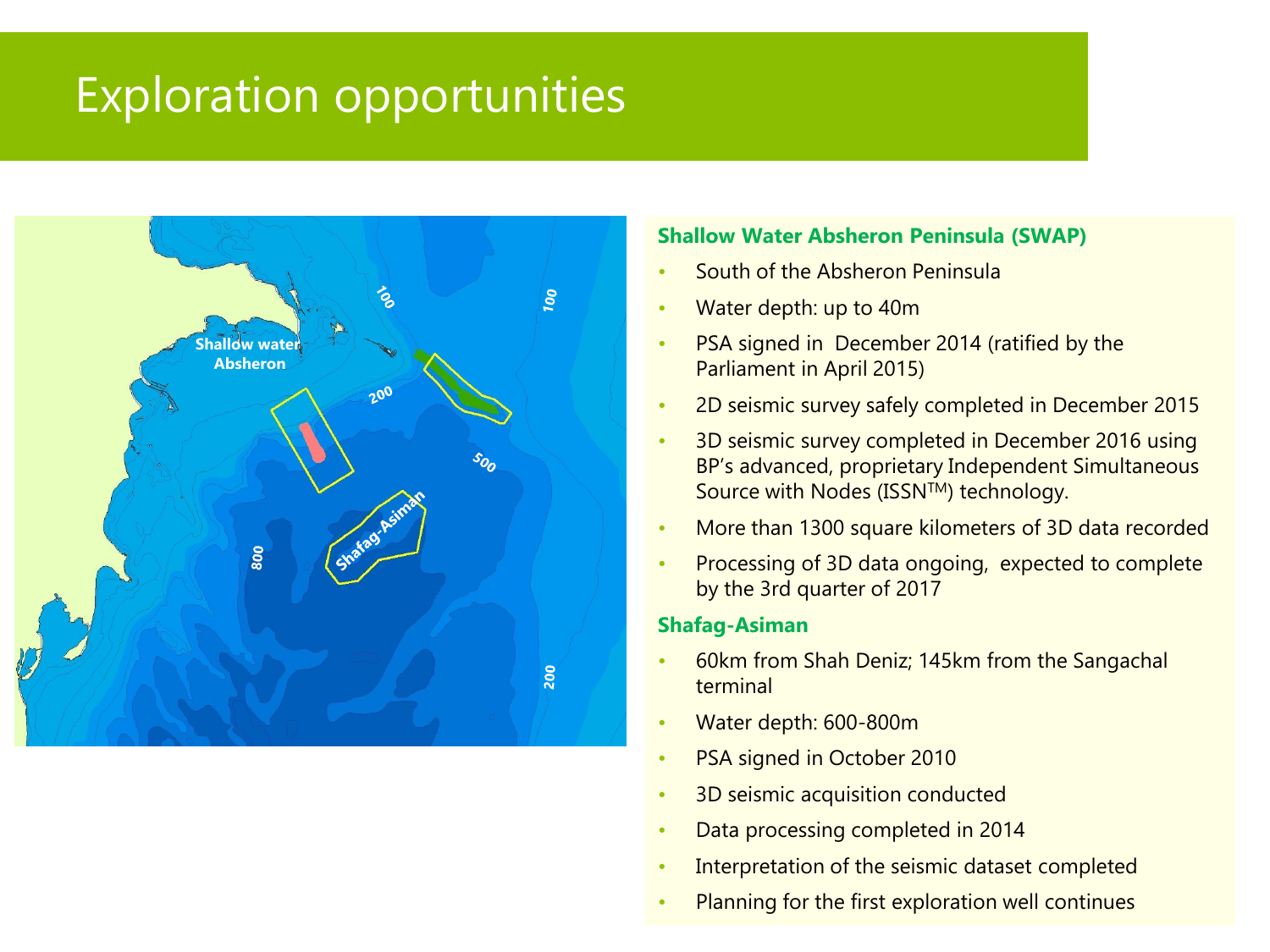# Employment of Azerbaijani nationals

- 2,785 Azerbaijanis directly employed by BP
- 87% of professionals in Azerbaijan comprised of national employees

### **Permanent professional employees in Azerbaijan**